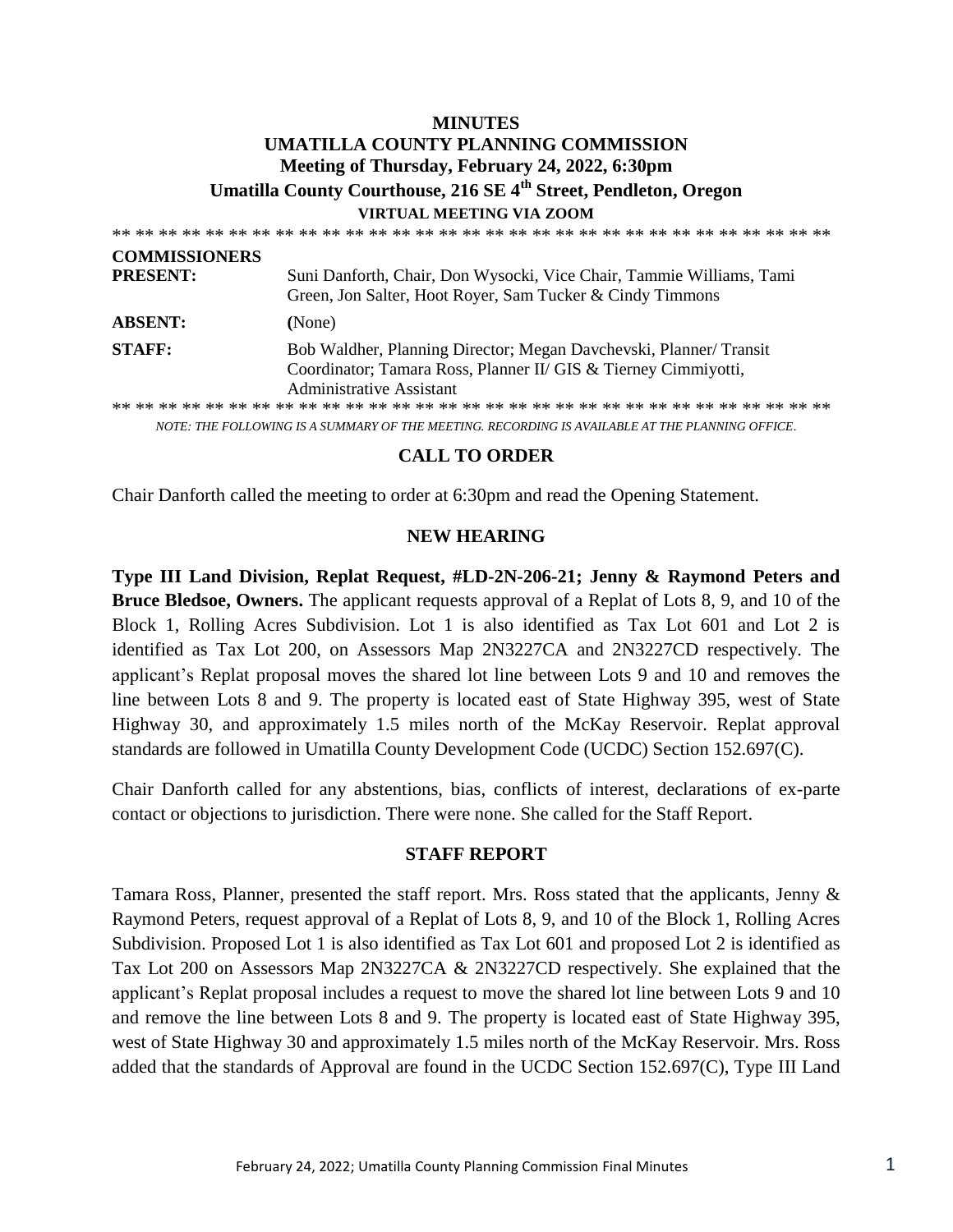Divisions and standards for reviewing a Replat generally consist of complying with development standards and survey plat requirements.

Ms. Ross stated that the notice of the applicant's request and public hearing was mailed on February 4, 2022 to the owners of properties located within 250 feet of the perimeter of Lots 8, 9, and 10. Notice was also published in the East Oregonian on February 12, 2022 notifying the public of the applicants request before the Planning Commission on February 24, 2022.

Ms. Ross explained that the property is zoned residential and each lot is presently developed with one home site. The lots are pre-existing, non-conforming subdivision lots which will remain nonconforming. Both lots have access via platted subdivision road SW Valley View Drive, County Road #1088 and access will remain the same. An existing five foot utility easement runs along Lot 1 and Lot 2. She added that a Precedent Condition of Approval is imposed that Access Permits are obtained or verification of existing Access Permits are submitted for proposed Lots 1 and 2 to SW Valley View Drive, County Road #1088. She concluded that the decision made by the Planning Commission is final unless timely appealed to the Board of County Commissioners (BCC).

**Applicant Testimony:** None. (Applicant did not attend)

# **Public Agencies:** None.

Chair Danforth closed the hearing for deliberation.

## **DELIBERATION**

Commissioner Tucker made a motion to approve Type III Land Division, Replat Request, #LD-2N-206-21; Jenny & Raymond Peters and Bruce Bledsoe, Owners. Commissioner Williams seconded the motion. Motion passed with a vote of 8:0.

## **NEW HEARING**

**Plan Amendment #P-131-22, Adoption of Umatilla River Trail Concept Plan to County Transportation System Plan.** The concept plan provides proposed trail routes to connect the cities of Umatilla, Hermiston, Stanfield and Echo with a focus along the Umatilla River while utilizing existing trails and paths. The plan was developed with stakeholder and public involvement. At this time, the plan does not provide engineered drawings but an Implementation Committee has been formed to begin the early stages of trail development.

Chair Danforth called for any abstentions, bias, conflicts of interest, declarations of ex-parte contact or objections to jurisdiction. Commissioner Williams stated that she served on the Umatilla River Trail Advisory Committee and will abstain from voting. She added that she is available to provide testimony if other Commissioners have questions about the process. Chair Danforth called for the Staff Report.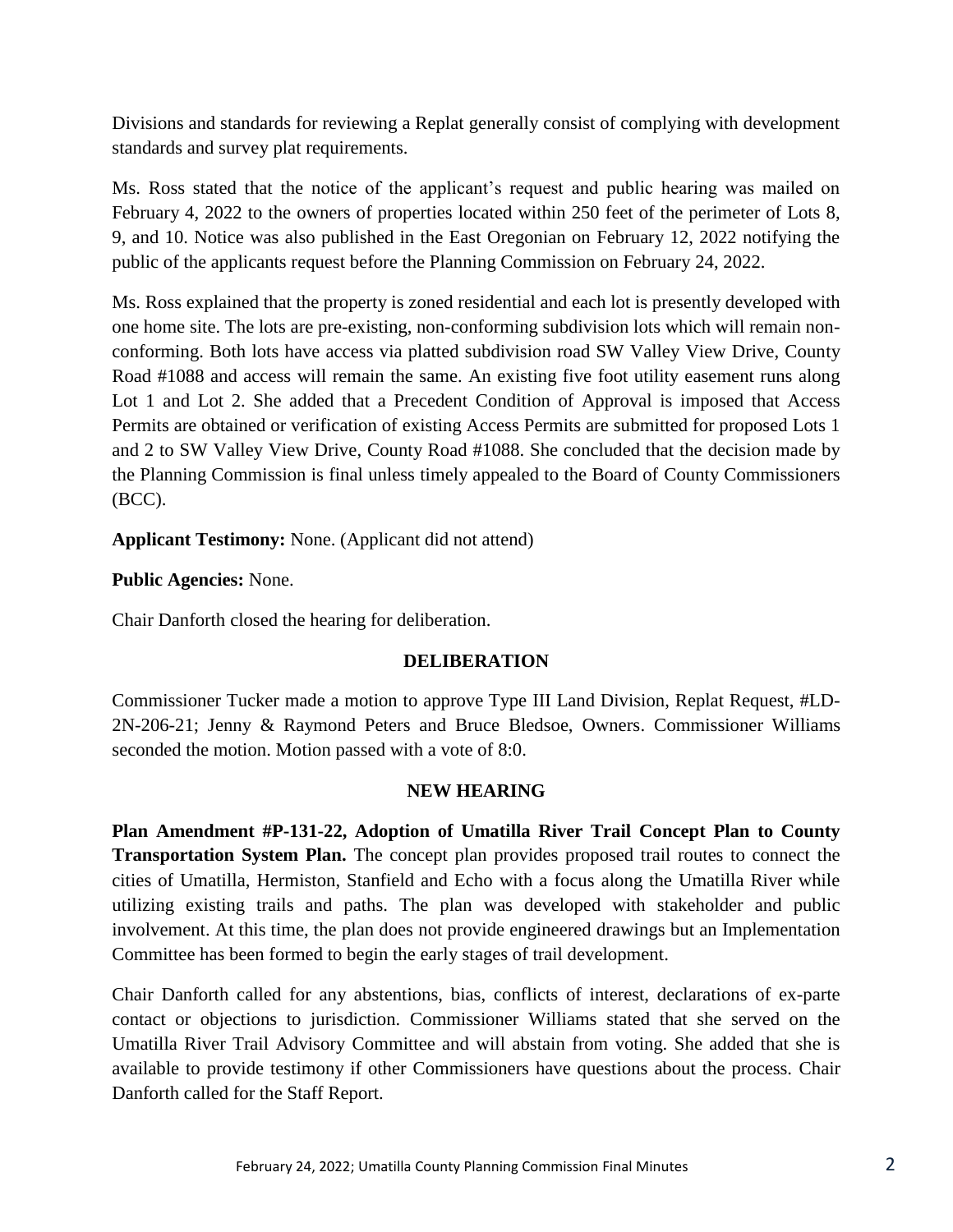### **STAFF REPORT**

Megan Davchevski, Planner, presented the staff report. Mrs. Davchevski stated that Umatilla County developed the Umatilla River Trail Concept Plan in coordination with the cities of Echo, Stanfield, Hermiston and Umatilla as well as the National Parks Service (NPS). The concept plan was developed with both stakeholder and public involvement and provides proposed trail routes to connect the four west-county cities while utilizing existing trails and paths along the Umatilla River. She explained that the trail concept plan does not provide engineered drawings at this stage. However, an Implementation Committee has been meeting monthly since December 2021 to begin the early stages of trail development and secure grant funding. The five jurisdictions affiliated with this project first met in February 2017 to discuss developing a west Umatilla County trails plan.

Mrs. Davchevski stated that planning for the Umatilla River Trail began in late 2018 when the Umatilla County Planning Department was awarded a technical assistance grant from the National Park Service's Rivers, Trails, and Conservation (NPS RTCA) program. Community Workshops and Stakeholder meetings were held throughout 2019.

Mrs. Davchevski further explained that the Umatilla River Trail Concept Plan provides information on the community process and recommendations for a new trail. Additionally, it provides information on overall benefits, uses and types of trails and amenities. The concept plan represents the community's collective conceptual vision for the trail and is a culmination of all the hard work, vision, partnerships and collaboration that has gone into this project. Detailed construction documents will need to be generated to specifying exact locations, measurements and materiality before the trail is built. Phased implementation, adaptive management, funding and partnership building is expected to continue over time to best suit the needs of the trail, the users, the public and the environment.

Mrs. Davchevski stated that the development of community and multi-modal trails benefit communities in several ways from offering recreation opportunities, impacting health, creating tourism and economic development opportunities, to encouraging more healthy and clean environments from reduced car usage. She pointed out that many scientific studies have demonstrated these benefits in recent years. Community Trails create accessible, affordable, open and safe recreational opportunities. The Umatilla River Trail will allow users to travel its corridor while simultaneously providing a large variety of recreational opportunities. Users will be able to hike, cycle, connect to existing trails and parks and take advantage of the many activities that the Umatilla River provides such as fishing, kayaking, paddling and more. The trail will be designed to be compliant with the Americans with Disabilities Act (ADA) standards, making it more conducive to serving individuals with disabilities.

Mrs. Davchevski explained that the trail will serve as a means to connect the four west-county cities. The cities of Umatilla, Hermiston, Stanfield and Echo are all currently connected by US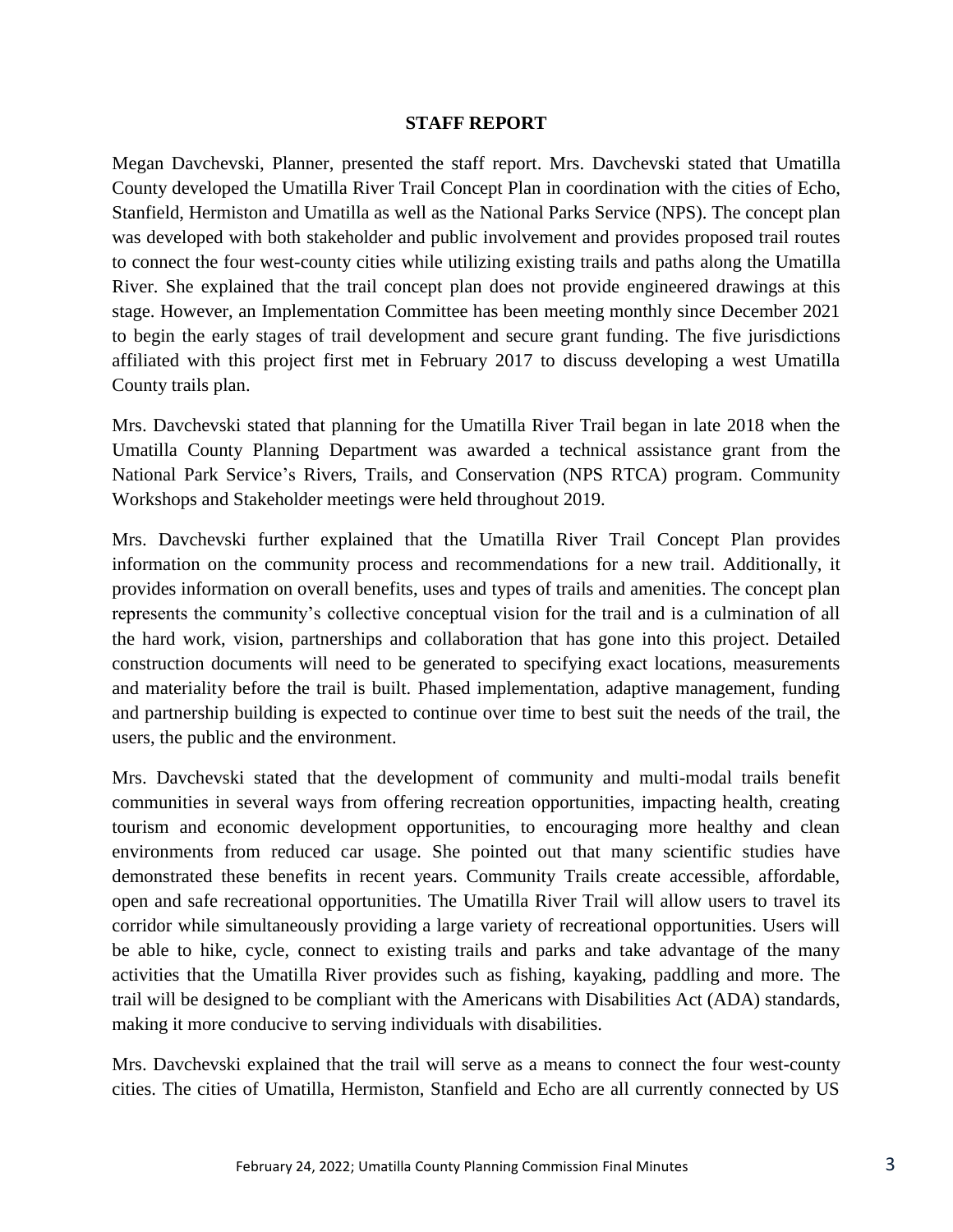Highway 395. The Umatilla River Trail will provide a safe and pleasant alternative to connect the West County Cities and their residents while also providing a beautiful view of the Umatilla River. This will serve as a recreational connection and also potentially a commuting connection for students and employees.

Mrs. Davchevski stated that the concept plan was finalized in June of 2021 and the next step is to adopt the plan by reference into the County's Transportation System Plan (TSP). Adoption will allow the Implementation Committee to seek grant funding for route refinement, engineering, permitting and development. The trail concept plan is available for review on the County website at: [https://www.co.umatilla.or.us/departments/planning/trails.](https://www.co.umatilla.or.us/departments/planning/trails)

Mrs. Davchevski concluded that the County has the authority to consider and approve the Comprehensive Plan Text Amendment, adopting the Umatilla River Trail Concept Plan by reference as part of the Umatilla County Transportation System Plan. This is a legislative action and future refinement and engineering plans will require additional approval and adoption. The process of approval by the County involves review by the County Planning Commission with a recommendation to the BCC. The BCC must also hold a public hearing and make a decision whether or not to adopt the proposed change. A public hearing before the BCC is scheduled for March 16, 2022 at 9am.

Commissioner Tucker stated that he supports the Umatilla River Trail Concept Plan but asked for more information about future stages of the project. He asked if more issues will come before the Planning Commission regarding this request. Mrs. Davchevski explained that the concept plan needs to be adopted before any grant money can be obtained for a refinement plan. The refinement plan will come before the Planning Commission when it is ready to be considered for adoption.

Mrs. Davchevski added that several land owners have expressed a willingness to donate portions of their land in order to complete the trail and have been active participants as part of the implementation committee. However, the concept plan identifies this as a potential conflict because the land could change hands and the opportunity to use that land could be taken away. If this were to occur, the plan would need to change because the county is not interested in any forced acquisition of land as part of this project.

Mr. Waldher, Planning Director, explained that this project is considered a transportation facility with a recreation component. There is a land use permitting process which will be completed before construction of the trail will begin. He explained that they will be required to obtain clearance from cultural resource agencies and a number of other environmental permits in advance. He added that parts of the trail cross pieces of land zoned Exclusive Farm Use (EFU) and will require a goal exception to Statewide Land Use Planning Goal 3: Agricultural Lands, which places restrictions on developments that are unrelated to agriculture. He concluded that there is a lot of work to be done before actual development of the trail will occur.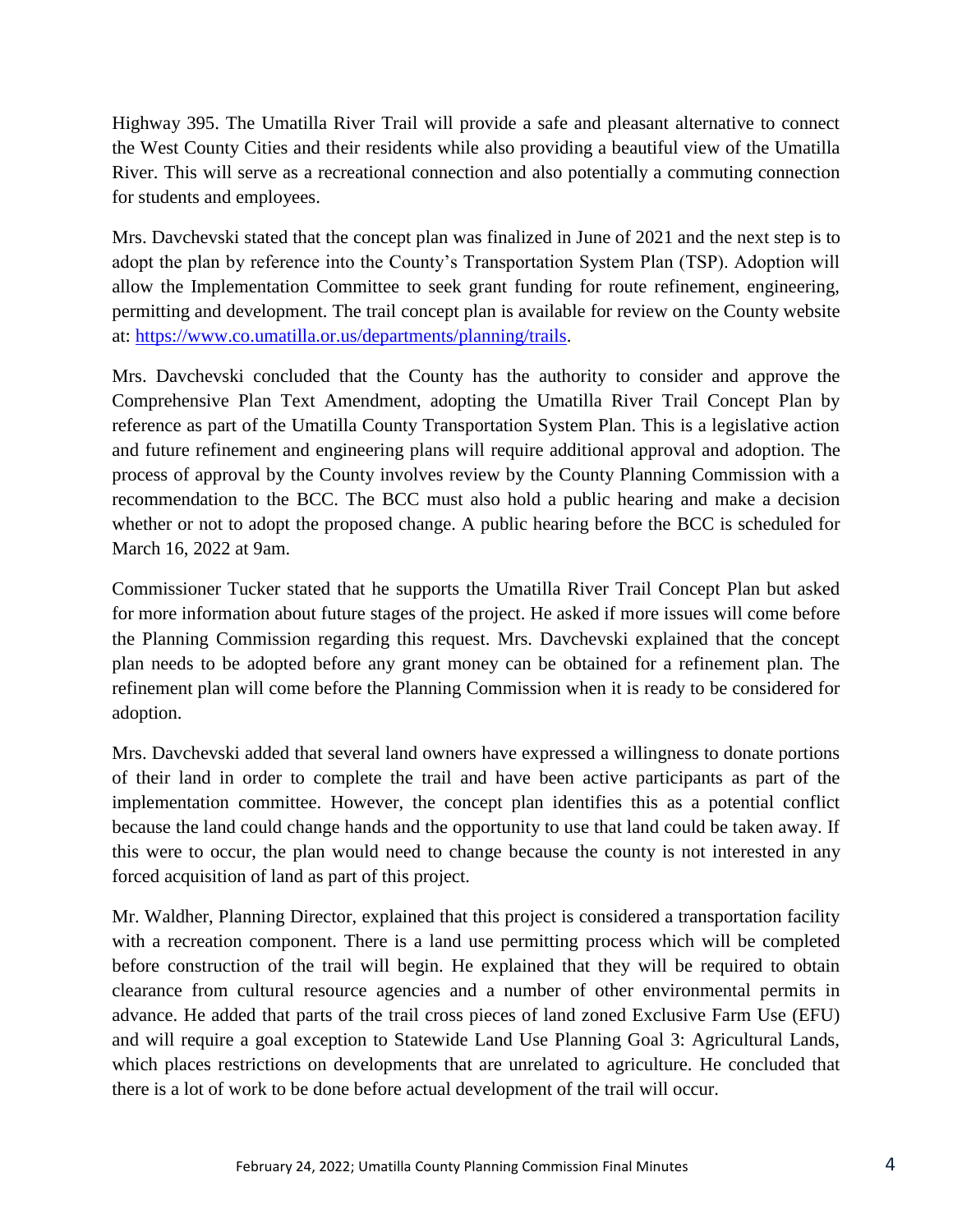Commissioner Timmons stated that she recently toured the Hermiston Recycled Water Facility. She noticed part of the trail concept plan indicates that the trail will go through that area and she is concerned about the output of clean water into the river via a large pipe at the site. She asked if anyone has walked that part of the proposed trail to see if there would be any potential issues. Mr. Waldher stated that the plan is still in a conceptual phase and it will go through a refinement stage where they will look at those specific elements in more detail. There is a possibility that the route will hug the road right-of-way instead of going through the facility. He added that the goal is for the trail to be as close to the river as possible, but a large portion of riverfront property is privately owned. The advisory committee made a decision to not utilize private land without the owner's willingness to participate. He pointed out that between the cities of Umatilla and Hermiston there is a fair amount of federally owned land and they will look at for opportunities to utilize the federal land as much as possible.

Commissioner Royer asked if all the property owners involved in the proposed trail location have been notified about the project. Mr. Waldher stated that the Planning Department hosted workshops in each community and provided advertisements to encourage citizen participation. As a result the workshops were very well attended. Public notices will be issued to land owners within a certain distance of the proposed trail project during the refinement stage.

Commissioner Wysocki pointed out that there are artist renderings of the proposed trail and fencing included in the concept plan. He asked more about the funding that will be available in implementing the plan once they are in the development stage. Mrs. Davchevski stated that the funding will come from grants. She added that most of the grants will come from the Oregon Department of Transportation (ODOT) and Oregon Department of Parks & Recreation and most require a certain level of match. The BCC has set aside American Rescue Plan Act (ARPA) funding to use in matching the grant funding. Commissioner Wysocki stated that he thinks this is a great project.

Mr. Waldher stated that before he retired, this project was one of Commissioner Bill Elfering's priority projects and he now serves on the implementation committee. He stated that they made a decision early on that tax payer dollars will not be used to fund this project. Instead, they plan to use grant funds and other means to carry out the plan.

Chair Danforth asked why the Umatilla River Trail Concept Plan must be adopted into the County's Transportation System Plan as part of the process. Mr. Waldher stated that the TSP is a component of the County's Comprehensive Plan. As a result, this concept plan is considered to be an active transportation plan and in order to be eligible for the ODOT funding must first be adopted as part of the TSP.

Chair Danforth stated that she is very concerned about private property being taken from land owners as part of this project. She asked if there is any chance this could occur and wanted to know if there is anything in writing to prevent this from happening in the future. Mr. Waldher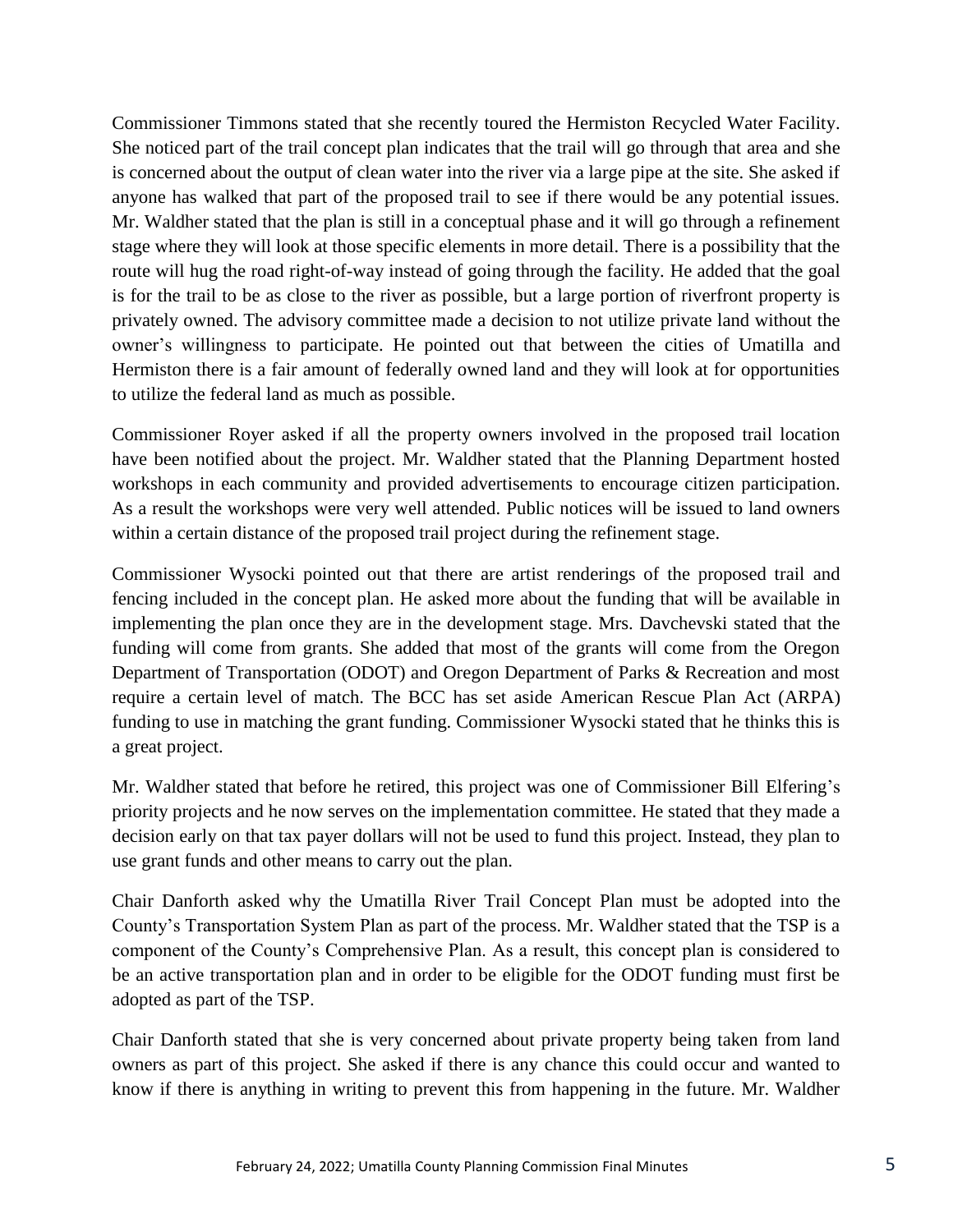stated that he is not aware of any formal agreements in place but the BCC has been very clear that we do not intend to take private land for this project and will only utilize private land if the landowners are willing.

Mrs. Davchevski pointed out that on page 5 in the Umatilla River Trail Concept Plan, under Frequently Asked Questions #6; Will my land be used as part of the trail?, the response includes a statement clarifying that, "[s]ome private property owners have expressed an interest in having the trail developed on their property. Private property will not be utilized without prior consent from willing landowners." Chair Danforth stated that the language in the concept plan helps alleviate her concern.

Commissioner Royer asked if staff had any estimates with regard to a timeframe in which this project will be completed. Mr. Waldher stated that the timeline for the project will be dependent on the funding available in each stage. He added that this project may not be completed for several decades as the trail will be approximately 25 miles long and there are many stages to the project. The County serves as a technical advisor on this project but we are also utilizing citizen representatives for input and to spread the word in each community because the goal is for this project to be community driven.

**Proponent Testimony:** Planning Commissioner, Tammy Williams, PO Box 273, Echo, OR 97826. Commissioner Williams stated that this project has been a passion of hers for a long time and she is very excited. She explained that the City of Echo received money as part of a windmill project several years ago and they chose to reserve some of that money to put toward developing trails which was eventually matched by ODOT resulting in the development of walking trails throughout town. When the City of Echo was made aware of the Umatilla River Trail they were excited to connect the community even more. She expressed that she is happy the trail will provide a new space to support activity and promote healthy lifestyles and the fact that they will be made ADA accessible means those in wheelchairs and scooters can utilize the space as well. Commissioner Williams concluded that she is honored to be a part of the project.

**Public Agencies:** Danielle (Dani) Schulte, Transportation Planner, Confederated Tribes of the Umatilla Indian Reservation (CTUIR), 46411 Timíne Way, Pendleton, Oregon. Ms. Schulte stated that on behalf of the Tribal Planning Office of the CTUIR, she would like to congratulate the county for completion of the Umatilla River Trail Concept Plan and the adoption of the trail plan that will serve Milton Freewater and the Walla Walla Valley area. She believes these trail plans are an excellent step towards providing safe and reliable transportation options for community members without reliable access to personal vehicles and provide healthier transportation and recreation options for Umatilla County residents and visitors.

In addition to providing our community with greater healthy recreation options, we hope to see these trail networks serve to expand access to CTUIR tribal members exercising their treaty rights in the region, such as fishing and gathering traditional food. She stated that the tribe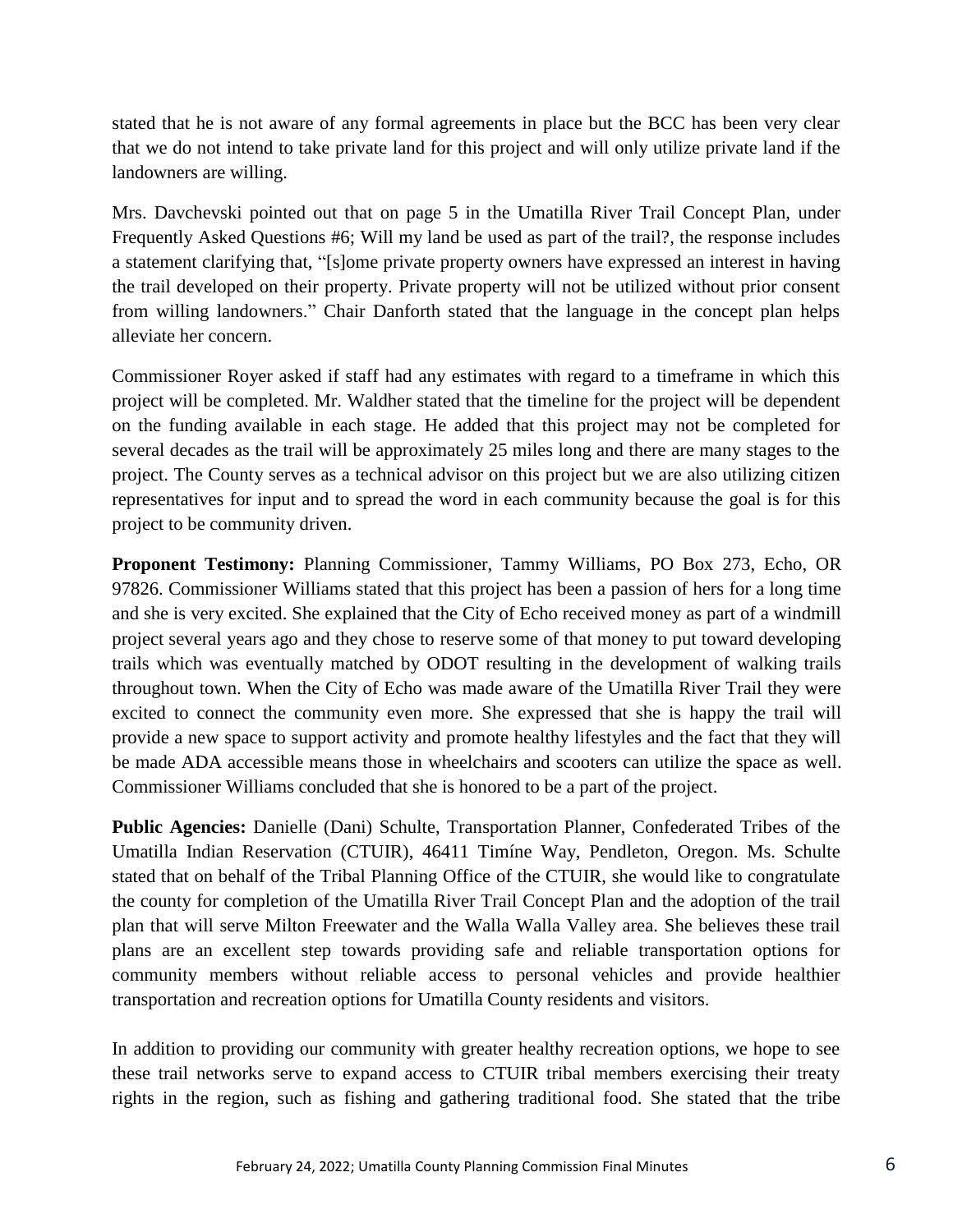appreciates the County's ongoing engagement with the CTUIR Cultural Resources program and the attention paid to celebrating tribal history in trail interpretation and protecting sensitive historic sites.

Mrs. Schulte stated that the tribe looks forward to ongoing engagement as the trails become a reality. In the coming years CTUIR hopes to see continued planning efforts to discuss an expansion of these trails to serve Eastern Umatilla County. Additionally, she hopes that these efforts will allow for greater collaboration between CTUIR's Planning Office and Umatilla County in order to coordinate future trail planning on the Umatilla Indian Reservation and connection to these regional trails in adjacent areas of wider Umatilla County.

Chair Danforth added the letter from Danielle Schulte, Transportation Planner, CTUIR, into the record as Exhibit A and closed the hearing for deliberation.

# **DELIBERATION**

Chair Danforth stated that she supports this project as long as funding is available and no private property is taken. She expressed concern that the project will be executed over many years and leadership will change over time. She does not want any changes to be made with regard to taking away privately owned land as part of this project.

Commissioner Royer stated that he agrees with Chair Danforth. He would not support taking away privately owned land, but supports the trail plan otherwise. He also expressed concern about keeping the waterways clean and clear of trash. He concluded that he welcomes the idea and sees it as a benefit to the community.

Commissioner Wysocki stated that he has concerns about maintenance of the trail area. He would like to see involvement from the community through an 'adopt-a-trail' type program to ensure that the trails stay clean. Chair Danforth agreed.

Commissioner Tucker made a motion to recommend approval of Plan Amendment #P-131-22, Adoption of Umatilla River Trail Concept Plan to County Transportation System Plan to the BCC. Commissioner Green seconded the motion. Motion passed with a vote of 7:0.

A public hearing before the BCC is scheduled for Wednesday, March 16, 2022 at 9am at the Umatilla County Courthouse.

## **NEW HEARING**

**Plan Amendment #P-132-22, Adoption of Blue Mountain Region Trail Concept Plan to County Transportation System Plan.** The Blue Mountain Region Trails Plan was developed by Walla Walla Valley Metropolitan Planning Organization (MPO), with the support of the National Parks Service. Umatilla County is a member of the MPO and was a stakeholder in the development of the trail plan. The plan details existing and proposed sidewalk paths, multi-use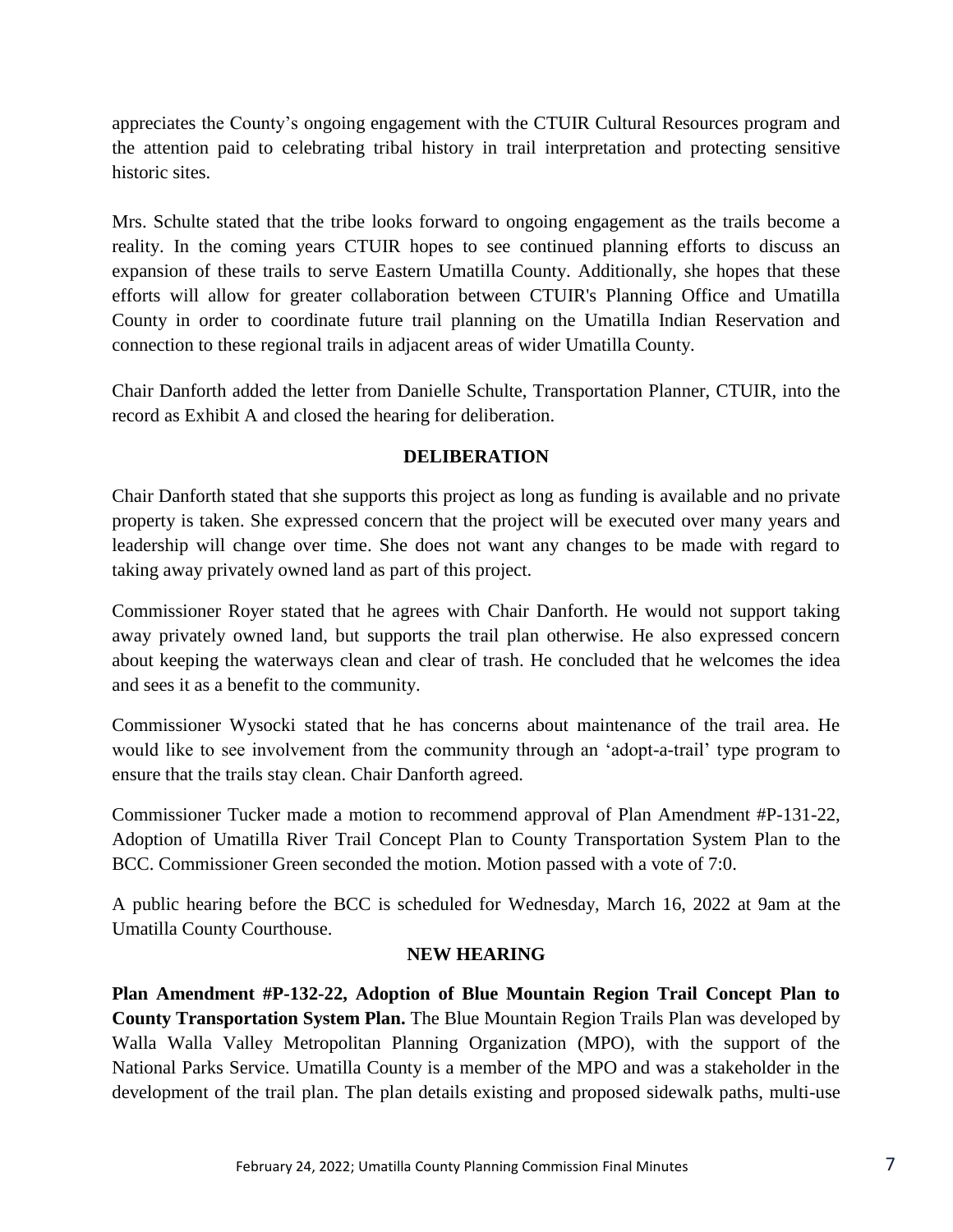trails, paved paths and unpaved trails. Milton Freewater and portions of North Eastern Umatilla County are included in the plan.

Chair Danforth called for any abstentions, bias, conflicts of interest, declarations of ex-parte contact or objections to jurisdiction. Commissioner Tucker stated that he has been consulted by several people and committees on a volunteer basis as a part of this project and has provided legal advice pertaining to the request. For those reasons he feels its best that he abstains from voting on this matter. Chair Danforth called for the Staff Report.

# **STAFF REPORT**

Bob Waldher, Planning Director, presented the staff report. Mr. Waldher stated that The Blue Mountain Regional Trails Plan was developed in cooperation with the Walla Walla Valley Metropolitan Planning Organization (MPO) with the support of the National Parks Service (NPS). Umatilla County is a member of the MPO and was a stakeholder in the development of the trail concept plan. He explained that the plan was developed through a robust stakeholder and public involvement process and includes 354 total miles of existing and proposed sidewalk paths, multi-use trails, paved paths and unpaved trails. Milton Freewater and portions of Northeastern Umatilla County are included in the plan.

Mr. Waldher stated that local planners met and convened interested stakeholders to prepare and submit an application for technical assistance from the NPS in the spring of 2016. Once awarded, the NPS Rivers, Trails, and Conservation Assistance (RTCA) grant focused on public outreach, route identification and plan production. Initially limited to one year, the grant was subsequently extended for an additional year. He added that throughout the project's duration, the group of 14 original co-applicants to the NPS RTCA grant grew considerably as additional jurisdictions and stakeholders became involved in the process. Ultimately, more than 30 local, regional, state and federal stakeholder entities worked together to complete the Blue Mountain Region Trails Plan.

Mr. Waldher explained that the Blue Mountain Region Trails Plan goals include; inventory existing bicycle, pedestrian, and other non-motorized trails and transportation infrastructure within cities, between communities and across the region; determine additional connections and destinations with the help of the public, stakeholders and user groups; and use NPS expertise to design a complete network of non-motorized trails and transportation connections that can be implemented as funding becomes available.

Mr. Waldher stated that the Blue Mountain Region Trails Plan outcome is the development of a community driven, and locally supported region wide non-motorized trail and transportation network that will integrate existing and planned urban sidewalks and bike routes with urban and regional trails. This network will provide access to outdoor recreation opportunities, increased walking and biking options and connectivity among community centers and cultural, historical and natural resource sites throughout the region. The entire project consists of publically owned land and no private land will be used.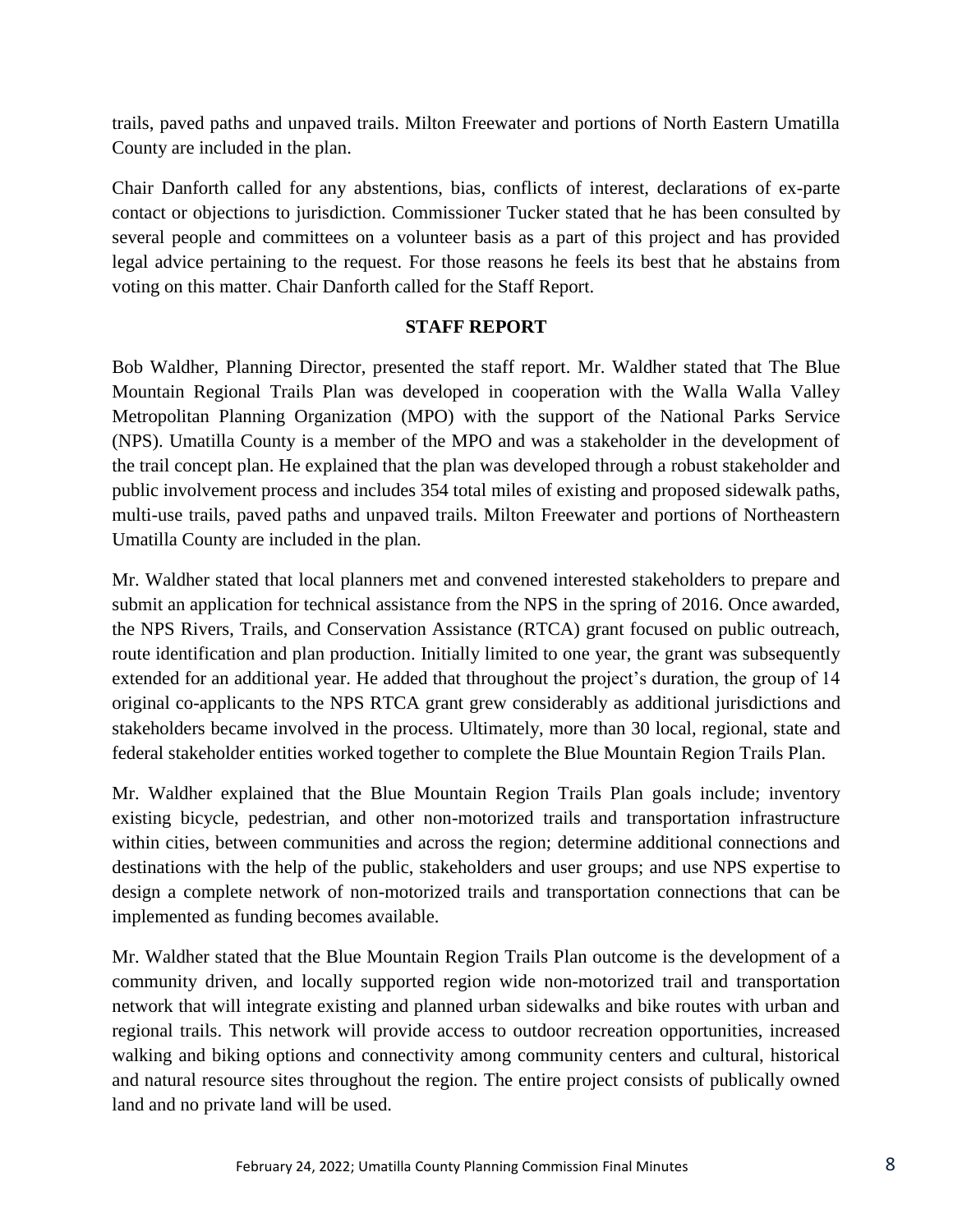Mr. Waldher stated that the Blue Mountain Region Trails Concept Plan was finalized in late 2016 and adopted by the MPO in 2017. However, the plan was never formally adopted by Umatilla County. The next step is to adopt the plan by reference into the County's Transportation System Plan (TSP). Adoption will allow local citizen groups or the County to seek grant funding for route refinement, engineering, permitting and development. The trail concept plan is available online at: [https://www.co.umatilla.or.us/departments/planning/trails.](https://www.co.umatilla.or.us/departments/planning/trails)

Mr. Waldher explained that the County has the authority to consider and approve the Comprehensive Plan Text Amendment, adopting the Umatilla River Trail Concept Plan by reference as part of the Umatilla County Transportation System Plan. This is a legislative action. Future refinement and engineering plans will require additional approval and adoption. The process of approval by the County involves review by the County Planning Commission with a recommendation to the BCC. The BCC must also hold a public hearing and make a decision whether or not to adopt the proposed change.

Commissioner Tucker stated that he believes the Blue Mountain Region Trails is a great project and he hopes it completed in his children's or grandchildren's lifetime. He understands the difficulty with funding but the concept that a person will be able to go from Milton Freewater to Washington utilizing trails the entire way will be fantastic.

**Public Agencies:** Danielle (Dani) Schulte, Transportation Planner, Confederated Tribes of the Umatilla Indian Reservation (CTUIR), 46411 Timíne Way, Pendleton, Oregon. Ms. Schulte stated that the letter she submitted for comment applies to both trail plans presented today. She believes this trail network will be an excellent asset to the community. She explained that the CTUIR tribal community lives all over their ancestral homeland through Milton Freewater and up into Washington State. Both trail plans together will be valuable to tribal members in continuing to practice their treaty rights and opportunities to gather first foods.

Chair Danforth added the letter from Danielle Schulte, Transportation Planner, CTUIR, into the record as Exhibit A and closed the hearing for deliberation.

# **DELIBERATION**

Commissioner Williams made a motion to recommend approval of Plan Amendment #P-132-22, Adoption of Blue Mountain Region Trail Concept Plan to County Transportation System Plan to the Board of County Commissioners. Commissioner Timmons seconded the motion. Motion passed with a vote of 7:0.

A public hearing before the BCC is scheduled for Wednesday, March 16, 2022 at 9am at the Umatilla County Courthouse.

# **MINUTES**